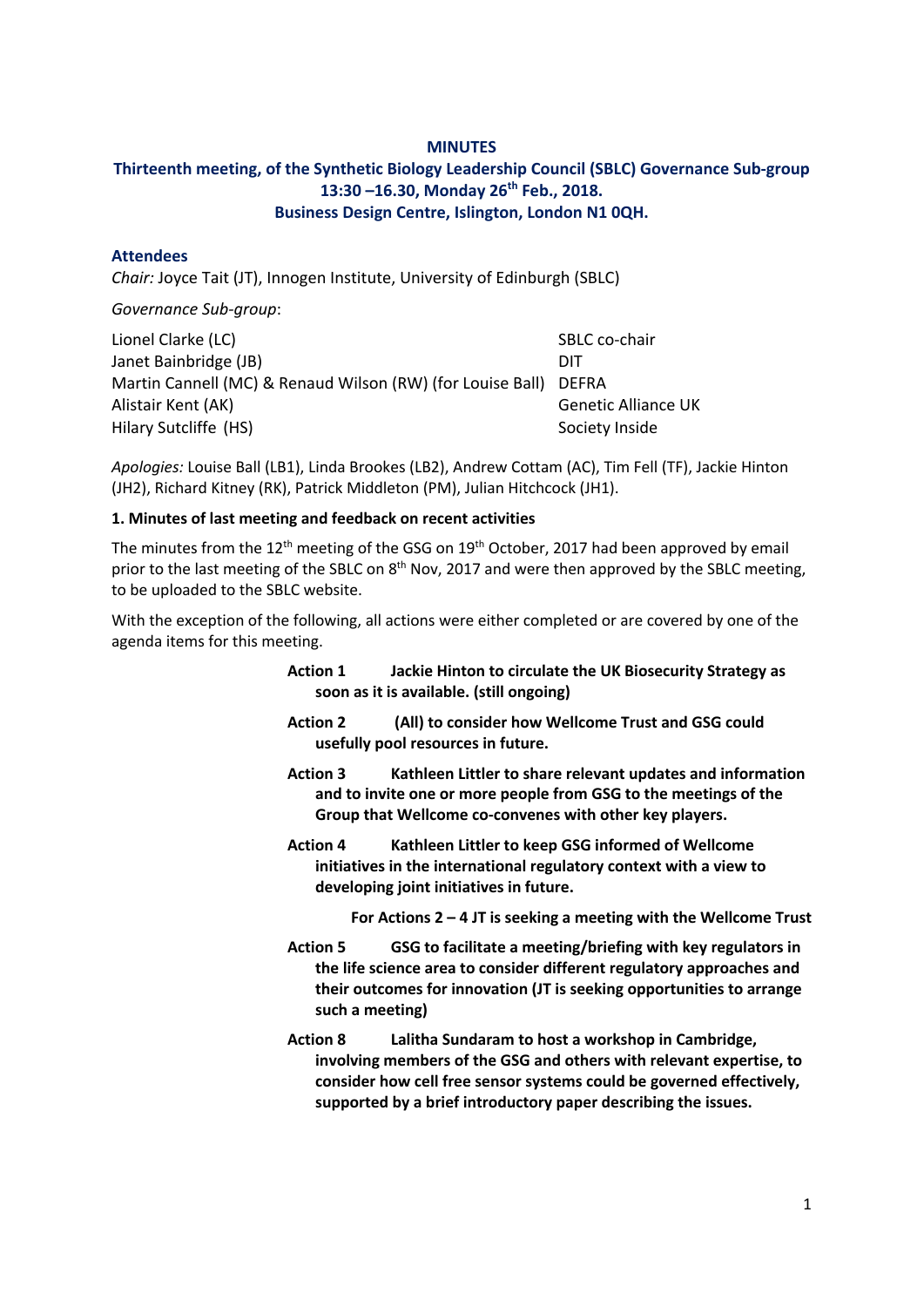## **2. Report from SBLC meeting, 8/11/17: LC**

The last SBLC meeting was an open meeting. It introduced the progress that has been made on setting up a national biosecurity contact point. This is creating trust that we are managing this in an open and transparent way.

In discussion there was a recommendation to encourage more industry people to attend the open meeting, particularly 'big business', perhaps jointly with the Industrial Biotech Leadership Forum. This probably should not be as part of an open meeting, preferably a series of structured 1:1 meetings or small sector-specific workshops. This is already working for Medicines Manufacture and the other large chemicals producers. There is a need to consider who is best-placed to 'own' this initiative, given that the SBLC is only an advisory body.

## **Action 1 LC to take a suggestion to the next SBLC meeting for such a joint initiative.**

The Bioeconomy Strategy has been signed off by BEIS and is now sitting on the Minister's desk for final release. There will be a follow-up Sector Deal, to be completed in a week's time, where synthetic biology is included as a disruptive technology. If the deal is approved in principle, there will then be a stage where the basic ideas around synthetic biology are fleshed out in discussion with UKRI.

## **3. Report on Further Development related to the PAGIT Project: JT**

JT reported on possible policy outcomes from the project of Proportionate and Adaptive Governance of Innovative Technologies (PAGIT), funded by BEIS/BSI, and adopted by the SBLC as contributing to Recommendation 4 of the SBLC Strategy, *Biodesign for the Bioeconomy*, "Develop a Supportive Business Environment".

These items also relate to issues raised under AOB in the last meeting:

- i. The question of what we, as the GSG, should be contributing to developments related to responsible research and innovation (RRI).
- ii. The potential government influence on innovation through the regulatory systems for life sciences to create a country which is the go-to place for investment.

In the current framework for regulating innovative therapies, e.g. gene transfer for severe combined immune deficiency syndrome where there are only two hospitals in Europe where you can benefit from this technology, there is still no route to a commercial product and the hospitals do not have the capacity to deal with the demand. Part of the problem is the naiveté of the start-up companies about the regulatory hurdles they will meet and the naiveté of the regulators as to what the biology is telling them. We need to make the law obey the biology, rather than making the biology obey the law. An approach that doesn't bring in the law until later in the development process will have benefits, avoiding the capture of innovation for the sake of preserving the status quo. This kind of thing will be an important part of the development of the bioeconomy in the health care sector.

Synthetic biology is multi-faceted with applications in several sectors and finding a way to maintain safety, quality and efficacy without having adverse consequences for the development of the innovation will be a problem. A modified crop with a trait that might not be sufficiently contained, and a human treatment that will require expensive clinical trials are two very different challenges.

For GM crops today we have one aspect of the regulation that deals with research and another that deals with translational developments and this framework has a natural progression of one to the other that also needs some consideration. An advantage also is that there is no inclusion of benefits as part of the regulatory system, particularly when you think of the different risks and benefits of health and agricultural applications, but it is included within the consideration of responsible governance and innovation.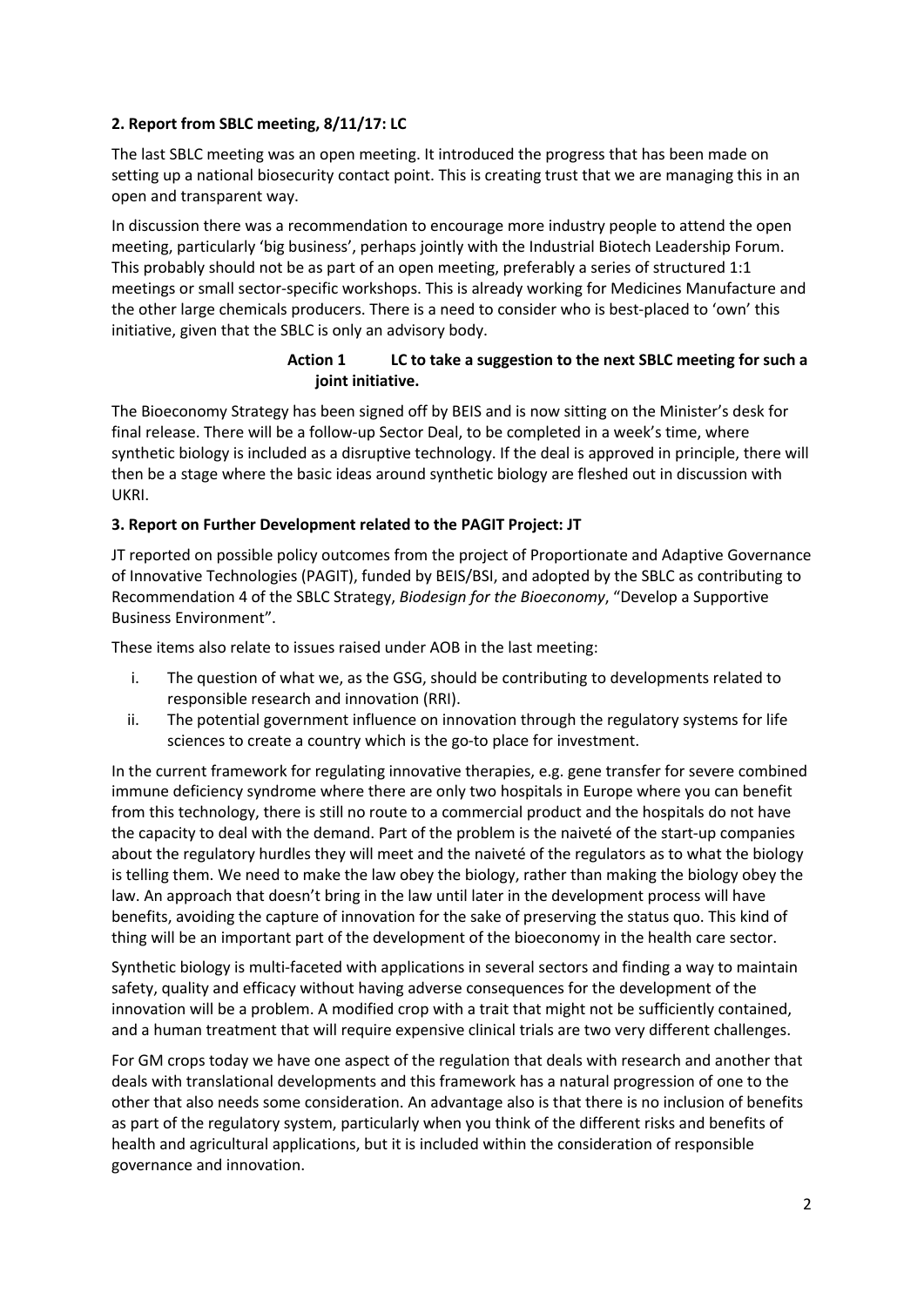## **4. PAGIT Report on the RRI Case Study: JT**

The approach proposed is an attempt to move RRI into an area where it is clearer to companies and those conducting RRI initiatives what they need to do at different stages of product development, for different kinds of product, and how to demonstrate to the wider stakeholder community that they have been 'responsible'. It is important in the proposed approach to distinguish between what should be seen as responsible at the early research stages of developing a technology (upstream) and at later (downstream) stages.

Terminology was seen as important for getting traction on this approach with companies. It is important to embed the concepts into terminology that is in everyday use in companies. You need something that is as generic and umbrella-like as possible.

It was also seen as important to ensure that the approach resonates with the purpose, rather than focusing on the criteria proposed by the EU.

Adoption of such a standards approach by an organisation like the BSI would be a useful contribution to enabling this approach to be taken up by companies across a broad range of sectors.

People need to feel that there is a framework in place that is robust enough to reduce the chances of rogue operators taking actions that are unacceptable to stakeholders.

## **Action 2 JT to invite somebody from BSI to the next GSG meeting to discuss how they would develop standards for this area.**

## **5. DEFRA and Convention on Biological Diversity (CBD) Update: (MC and GW, for LB1)**

The key focus for DEFRA just now is BREXIT, meeting the government's commitment to roll over the existing EU regulatory frameworks into UK law. There are currently no plans to move beyond this position. In the GM sphere, the problem is more with the implementation of the EU law rather than with the law itself. When we are outside the EU we could take the current EU provisions and make them work because we will be in control of them. For gene editing, the EU Court of Justice advocate general's preliminary ruling, although not a definitive answer, will require the EU to achieve clarification on the question whether it should be regarded as a GM technology for regulatory purposes. The full Court ruling is expected in the summer.

DEFRA's core argument has been that there are circumstances where gene editing should be regulated as GM, but not where you could achieve the same outcomes through traditional plant breeding. These decisions will still have to take account of our global trading ambitions and the need to protect markets by meeting the required standards. However, with gene edited crops in the UK, there may be no EU market to lose.

Considering the point that the existing EU regulatory system for deliberate release of GMOs is not seen as onerous for multinational companies but would be severely inhibiting for small companies wanting to develop innovative business models based on synthetic biology and gene editing, a less onerous system could be devised, based on standards, that did not imply lower levels of safety, quality and efficacy. DEFRA's analysis suggests that there are currently no opportunities to significantly reduce the regulatory hurdles involved before releasing a GM crop into the environment.

Under DEFRA's ownership of the EU rules, they would make sure that the system is as proportionate as it could be, on a case-by-case basis, or as suggested, potentially moving to a 'class-by-class' approach.

It's important in this conversation to include the cost of doing nothing. We need to think of new ways to continue doing existing things, particularly in the BREXIT context. How do we encourage those with a vested interest in the status quo to realise that the consequences of doing nothing will be adverse?